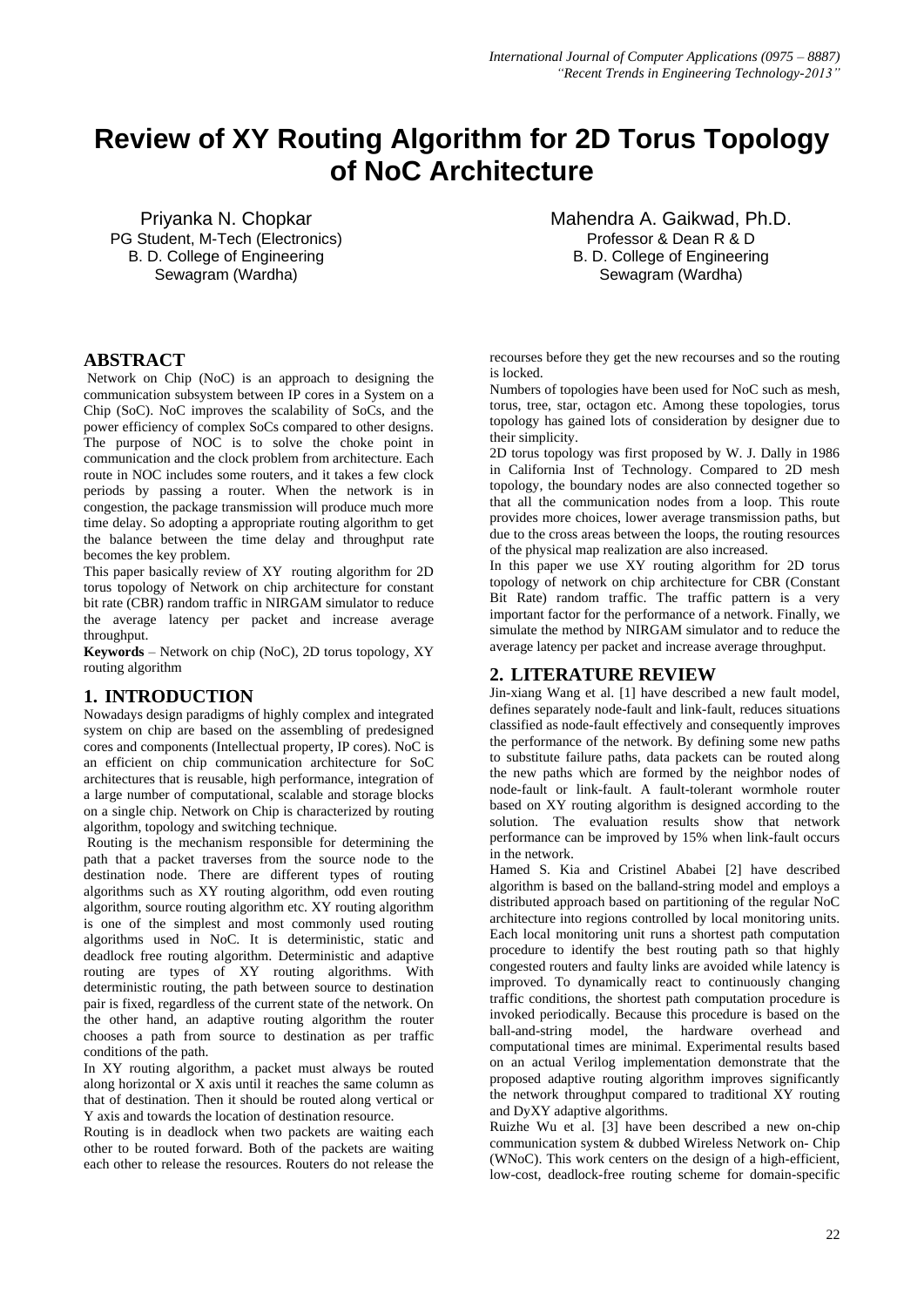irregular mesh WNoCs. A distributed minimal table based routing scheme is designed to facilitate segmented XYrouting. Deadlock-free data transmission is achieved by implementing a new turn classes based buffer ordering scheme.

Mohsen Nickray et al. [4] have described an adaptive routing algorithm which is based on deterministic XY routing algorithm. In their model a switch is a context-aware agent and a network is a society of context-aware agents which are ever learning and adapting to distribute the congestion uniformly and isolate the malformed switches (agents). In conventional XY routing, first, the load in the center of a network is much higher rather than total average and this leads to hot spot in the center of network. And second, a malfunction in switches could make part of network out of access. But in their proposed routing, first, all agents are aware from their neighbor's congestion and collaboratively try to route their input packets through less congested route, according to their experiences learned before and second, when a new malfunction takes place in the network, all agents collaborate each other to recognize the malformed agent and learn the best route. The main objective of their routing algorithm is to distribute network load uniformly throughout the network. They developed a NOC environment using SystemC.

Masood Dehyadgari et al. [5] have described a pseudo adaptive routing which is an extension of classic XY routing. They consider mesh topology for evaluating proposed routing. Their switches use Pseudo adaptive XY routing algorithm. The load in the center of a network in ordinary XY routing is much higher rather than total average. This extra load on the center of mesh can cause spot hot. The main objective of their routing algorithm is to distribute network load. One of the advantages of distributing network load is balanced temperature on the mesh. Their routing algorithm has two modes that is deterministic and adaptive Packets are routed with classic XY routing (deterministic mode), when congestion in the network is low. When congestion is high, packets will be routed through less congested route adaptively (adaptive mode).

Manas Kumar Puthal et al. [6] have described a new hierarchical cluster based adaptive routing called 'C-Routing' in 2D mesh NoC. The solution reduces routing table size and provides deadlock freedom without use of virtual channels while ensuring livelock free routing. Routers in this method use intelligent routing to route information between the processing elements ensuring the correctness, deadlock freeness, and congestion handling. This method has been evaluated against other adaptive algorithms such as PROM, and Q-Routing etc. C-routing uses adaptively to avoid congestion by uniform distribution of traffic among the cores by sending flits over two different paths to the destination. Proposed technique achieves two objectives, as inferred from the results, reduction in area and higher throughput. These benefits are achieved at a marginal increase in power consumption and latency while preserving deadlock freedom with no extra virtual channels. Fault tolerance is another major issue in NoC design.

Shu Yan Jiang et al. [7] describe an online detection method of interconnection for 2D torus structure of NoC system. This method can detect the data errors during transmission and identify the error results from the routing switch failure or the data transmission interconnection line failure. They design a sub-router based on the wormhole exchange using E-cube routing algorithm and a check module which is suitable for the original routing node functions and work feature. They simulate the method by Verilog HDL and quartus II software. The experiment results show that the method can detect data errors caused by the router failure or interconnect failure and can locate the fault.

Yang Quansheng & Wu Zhekai [8] have described an improved topology called Tmesh, which is based on standard mesh network by inserting four long links to connect the vertices to reduce the communication delay between some remote nodes. They also present a deadlock-free routing algorithm for Tmesh named TXY algorithm. The results of this algorithm show a certain reduction in the average packet delay and routing hops. When the network has 64 nodes, the average delay and routing hops of Tmesh are 2.92% and 3.53% lower than those of mesh respectively.

A.H. Borhani et al. [9] described a new fault tolerant routing algorithm, which is based on dimension order routing, is proposed for k-ary 2-cubes. Packets are sent to their destination through XY routing algorithm and if this transmission is not possible, YX routing algorithm is applied. The result shows that these method is preferred, especially in the environments where the fault probability is low and the message generation rate is high.

Xiaoqiang Yang et al. [10] described node coding and routing methods are important to the design of NoC. By the combination of network topology with corresponding, a two dimensional code based on Johnson code in Torus topology is proposed. The node coding implies the relation between neighboring nodes and has a good scalable characteristic. The two methods for code compressing are also presented to reduce the storage space of node address and increase the utilization rate of channel bandwidth. The improved algorithm for XY routing based on the code is presented and node structure is designed. The experimental results show combination of the code can simplify the routing algorithm in the implementation of NoC, decrease silicon resource consumption and greatly improve communication performance.

Slavisa Jovanovic et al. [11] have been described a new deadlock free fault tolerant adaptive routing algorithm for 2D mesh NoC interconnection. The main contribution of this routing algorithm is that it allows both, routing of messages in the networks incorporating the regions not necessarily rectangular and routing to all nodes which are not completely blocked by faulty nodes. The proposed routing algorithm is based on a modified turn model and well known XY algorithm. The basic principle of this routing algorithm, prove its deadlock freeness, its feasibility and efficiency through the simulation results.

Xiaohang Wang et al. [12] described a simple, yet efficient hardware based multicasting scheme is proposed for irregular mesh based NoC. First, an irregular oriented multicast strategy is proposed. Following this strategy, an irregular oriented multicast routing algorithm can be designed based on any regular mesh based multicast routing algorithm. One such algorithm, namely, Alternative XY (AL+XY), is proposed based on XY routing. Experimental results shows that AL+XY achieve significant reduction in power consumption and packet latency compared with existing solutions. AL+XY saves 29% power consumption than that of multiple unicast. In terms of average packet latency, when injection rate is high (e.g. near 0.15), the latency of AL+XY is only 50%.

Mehrdad Seyrafi et al. [13] have been described a new fault tolerant routing algorithm with minimum hardware requirements and extremely high fault tolerance for 2D-mesh based NoCs is proposed. The LCFT (Low Cost Fault Tolerant) algorithm, removes the main limitations (forbidden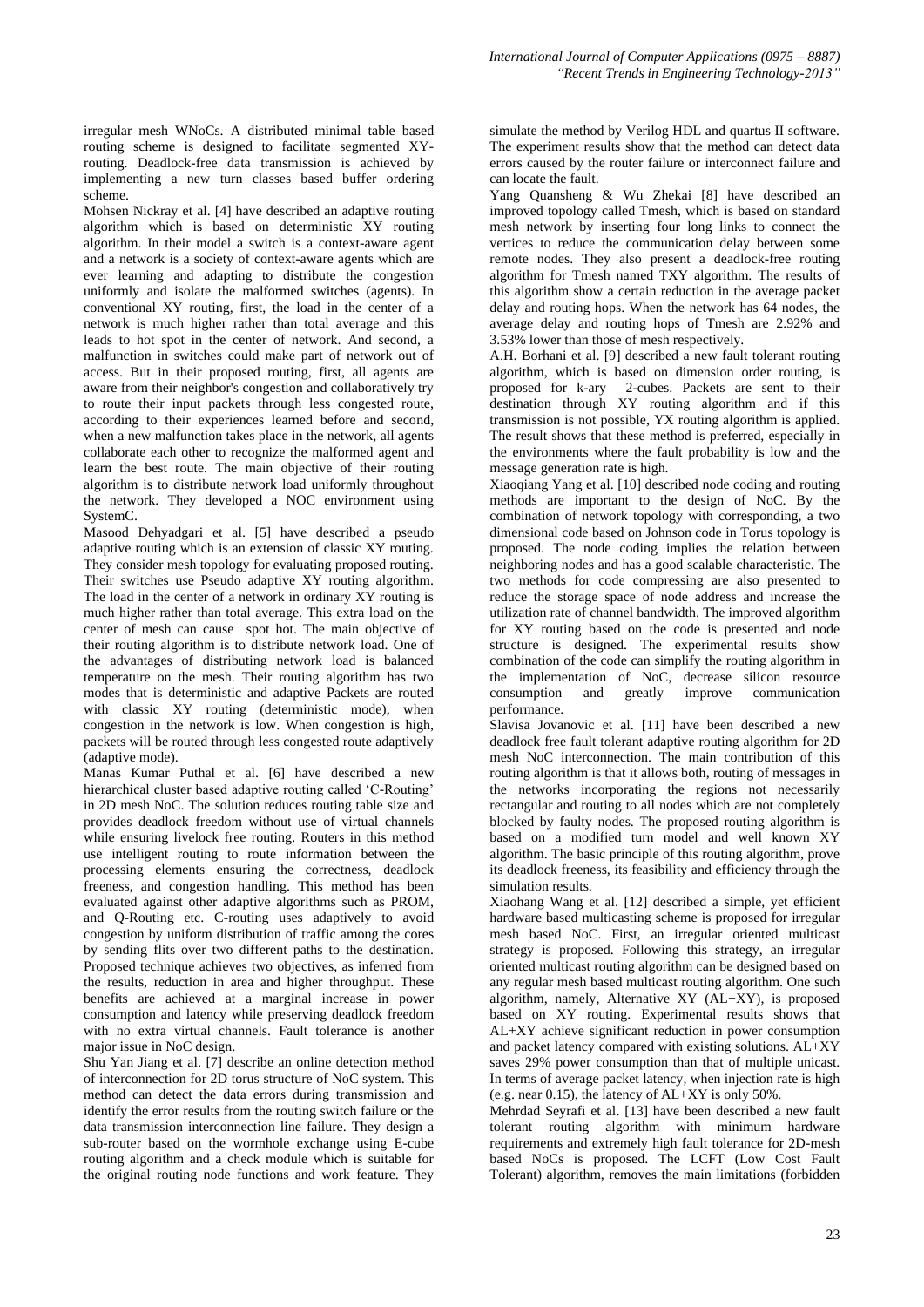turns) of the famous XY. So not only many new routes will be added to the list of selectable paths as well as deadlock freedom, but also it creates high level of fault tolerance. All these things are yielded only by

the cost of adding one more virtual channel (for a total of two). Results show that LCFT algorithm can work well under almost bad conditions of faults in comparison with the Extended-XY, Extended-YX algorithms.

Yonghui Li & HuaxiGu [14] described a new model called the XY-turn model for designing partially adaptive or deterministic routing algorithms for honeycomb networks on chip without adding virtual channels. The model prohibits two turns in opposite directions at some particular nodes so that the deadlock can be avoided. The restricted turns result in simplified router architectures especially for photonic NoCs. They have implemented a deterministic routing algorithm is carried out to test the performance of the algorithm in end to end delay and throughput under the conditions that messages length are 128 bytes, 256 bytes and 512 bytes respectively, as well as the network size varies from 36 cores to 64 cores and 98 cores. The results deterministic that the honeycomb NoCs would benefits from the XY-turn model in terms of communication efficiency..

## **3. ROUTING ALGORITHMS**

Routing on NoC is quite similar to routing on any network. A routing algorithm determines how the data is routed from sender to receiver.

Deterministic XY routing algorithms route packets every time from a certain point A to a certain point B along a fixed path. Deterministic algorithms are used in both regular and irregular networks. In congestion free networks deterministic algorithms are reliable and have low latency. They suit well on real time systems because packets always reach the destination in correct order and so a reordering is not necessary. Deterministic algorithms are used in both regular and irregular networks. Deterministic routing has better latency at low traffic.

Dimension Order Routing (DOR) is a typical minimal turn algorithm. The algorithm determines to what direction packets are routed during every stage of the routing.

Deterministic XY routing is a dimension order routing which routes packets first in x- or horizontal direction to the correct column and then in y- or vertical direction to the receiver. Figure 1 shows XY routing from router A to router B. Deterministic XY routing suits well on a network using mesh or torus topology. Addresses of the routers are their xycoordinates. Deterministic XY routing never runs into deadlock.



#### **FIG 1: XY ROUTING FROM ROUTER A TO ROUTER B**

#### **SOURCE: VILLE RANTALA ET AL. "NETWORK ON CHIP ROUTING ALGORITHM"**

Routing is in deadlock when two packets are waiting each other to be routed forward. Both of the packets reserve some resources and both are waiting each other to release the resources. Routers do not release the resources before they get the new resources and so the routing is locked[17].

## **4.TOPOLOGY**

A network can be regular or irregular and it is non-blocking if it can manage all the requests that are offered to it. In a packet switched case this kind of network is also called as noninterfering network. Non-interfering network can deliver all the packets in guaranteed time[17]. Topology is a very important feature in the design of NoC because design of a router depends upon it[22]. The basic regular network topologies are mesh, torus, tree, butterfly, polygon, star & etc. The main problem with the mesh topology is its long diameter that has negative effect on communication latency. Torus topology was proposed to reduce the latency of mesh and keep its simplicity. Figure 2 shows torus network. A simple torus network is a mesh in which the heads of the columns are connected to the tails of the columns and the left sides of the rows are connected to the right sides of the rows. Torus network has better path diversity than mesh network, and it also has more minimal routes. The only difference between torus and mesh topologies is that the switches on the edges are connected to the switches on the opposite edges through wrap-around channels [17].



**Algorithm**"

# **5. TRAFFIC**

The traffic pattern is a very important factor for the performance of a network. In uniform random traffic each source is equally likely to send to each destination. Uniform random traffic is the most commonly used traffic pattern, however it implies a balancing of the load, which often does not cause a problem for the network.

There are two types of Constant Bit Rate (CBR) traffic

- 1. Fixed CBR
- 2. Random CBR

Configurable parameters for CBR traffic are as follows:

- Packet size (in bytes)
- Load percentage (percentage of channel bandwidth to be used)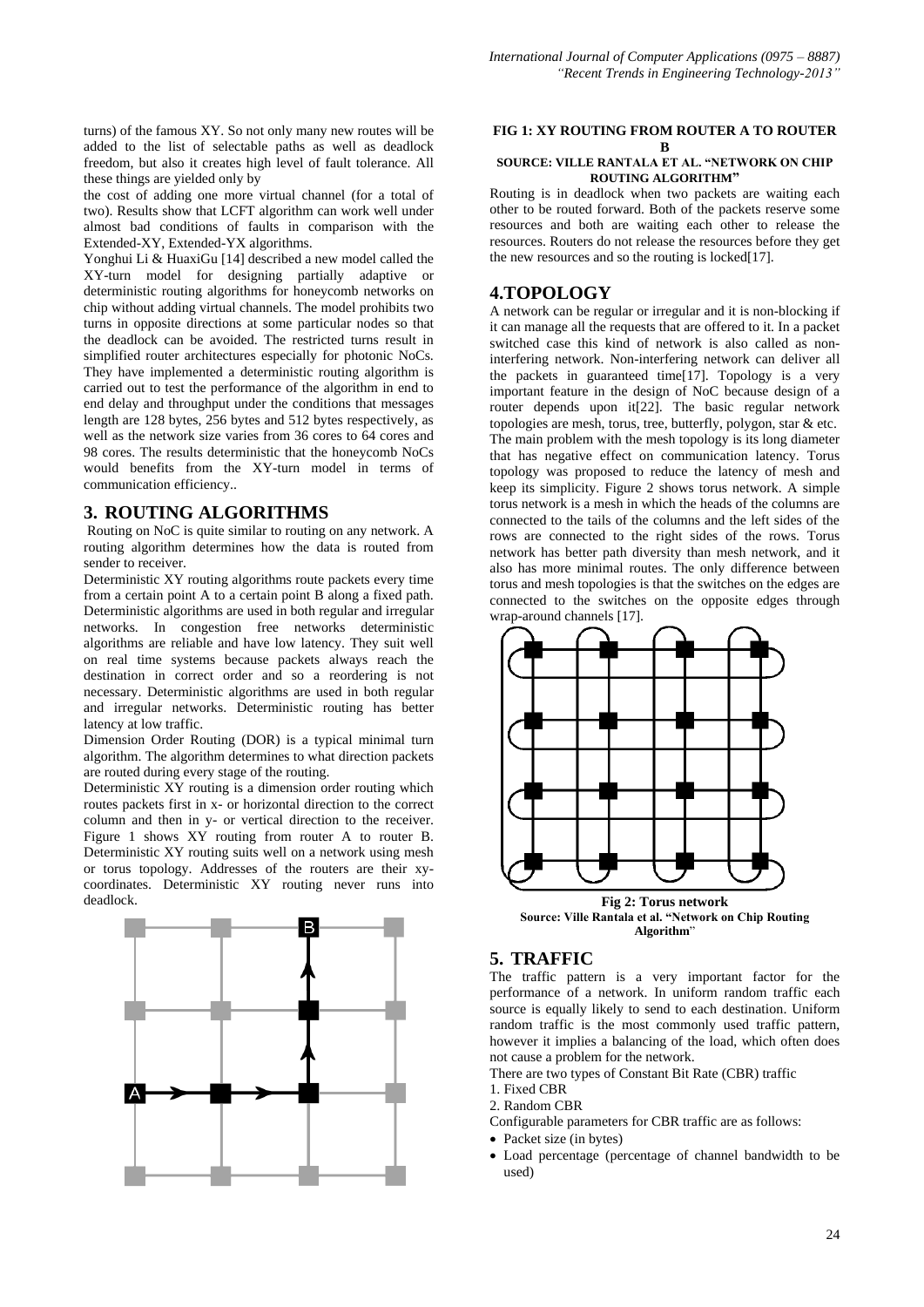Destination - User can specify a fixed destination or randomly chosen destination[18]

# **6. COMPARATIVE STUDY**

Table 1. Comparison of different routing algorithms & their results

| <b>Parameters</b>    | $[1]$                                  | $\lceil 2 \rceil$                     | $\lceil 3 \rceil$                   |
|----------------------|----------------------------------------|---------------------------------------|-------------------------------------|
| Routing<br>Algorithm | XY.<br>Routing                         | Adaptive XY<br>routing                | XY routing                          |
| Topology             | 2D Mesh                                | 2D Mesh                               | Irregular 2D<br>Mesh                |
| Latency              | Average<br>latency<br>reduce to<br>50% | Average<br>latency reduce<br>to 32.5% | Average<br>latency<br>reduce to 41% |
| Throughput           | It is<br>double                        | It is<br>incremented by<br>21%        | It is<br>incremented<br>by $64\%$   |

It is observed in literature review on design of NoC architecture that maximum paper used deterministic XY routing or adaptive XY routing with 2D-Mesh topology to reduce the latency & improve the throughput. Up to yet no one used 2D-Torous topology to improve the throughput. So that we would like to use deterministic XY routing algorithm with 2D-Torous topology

# **7. CONCLUSION**

XY routing algorithm is one of the simplest and most commonly used NoC routing algorithms. It is deterministic, static and deadlock free routing algorithm. We observed that most of the XY routing algorithms are implemented on 2D mesh topology to increase throughput & reduce latency. But most of them is facing problem of traffic congestion in the centre. There are number of topologies available but the torus topology has gained lots of consideration by designer due to their simplicity. So we propose new design method using a XY routing algorithm for 2D torus topology to solve above problem. We will use NIRGAM simulator for simulation & performance analysis. We expect the result with reduce the average latency per packet and increase average throughput.

## **8. REFERENCES**

- [1] Jin-xiang Wang, Fang-fa Fu, Tian-Sheng Zhang & Yu-Ping Chen,"A Small-Granularity Solution on Fault Tolerant in 2D-Mesh Network-on-Chip", IEEE, 2010, pp. 382-384.
- [2] Hamed S. Kia and Cristinel Ababei,"A new Fault tolerant and Congestion-aware Adaptive Routing Algorithm for Regular Networks-on-Chip", IEEE, 2011,pp. 2465-2472.
- [3] Ruizhe Wu, Yi Wang & Dan Zhao,"A Low Cost Deadlock-free Design of Minimal-Table Rerouted XY-Routing for Irregular Wireless NOCs", 2010, Fourth ACM/IEEE International Symposium on Networks-on-Chip, pp. 199 – 206.
- [4] Mohsen Nickray, Masood Dehyadgari & Ali Afzalikusha, "Adaptive Routing Using Context-Aware Agents for Networks on Chips ", IEEE, 2009, pp. 1-6.
- [5] Masood Dehyadgari, Mohsen Nickray, Ali Afzali-kusha, Zainalabein Navabi,"Evaluation of Pseudo Adaptive XY Routing Using an Object Oriented Model for NOC", IEEE, 2005, pp. 204-206.
- [6] Manas Kumar Puthal, Virendra Singh, M. S. Gaur, Vijay Laxmi, "C-Routing: An Adaptive Hierarchical NoC Routing Methodology", 2011, IEEE/IFIP 19th International Conference on VLSI and System on Chip, pp. 392 – 397.
- [7] Shu Yan Jiang, Hao Liang, Shuo Li, Yong Le Xie, "A Test Method of Interconnection Online Detection of NoC Based on 2D Torus Topology", IEEE, 2011, pp. 183 – 187.
- [8] Yang Quansheng, Wu Zhekai, "An Improved Mesh Topology and Its Routing Algorithm for NoC", IEEE, 2010, pp. 1-4.
- [9] A.H. Borhani, A. Movaghar, R. G. Cole, "A New Deterministic Fault Tolerant Wormhole Routing Strategy For k-ary 2-cubes", IEEE, 2010, pp.  $1 - 7$ .
- [10] Xiaoqiang Yang, Huimin Du, Jungang Han, "A Node Coding and the Improved Routing Algorithm in Torus Topology", IEEE, 2008, pp. 443 – 447.
- [11] Slavisa Jovanovic, Camel Tanougast, Serge Weber, Christophe Bobda, "A New Deadlock-Free Fault-Tolerant Routing Algorithm For NoC Interconnections", IEEE, 2009, pp. 326 – 331.
- [12] Xiaohang Wang, Mei Yang, Yingtao Jiang, Peng Liu, "Efficient Multicasting Scheme for Irregular Mesh-Based NoCs", IEEE, 2010, pp. 384 – 387.
- [13] Mehrdad Seyrafi, Arghavan Asad, Amir Ehsani Zonouz, Reza Berangi, Mahmood Fathy, Mohsen Soryani, "A New Low Cost Fault Tolerant Solution for Mesh based NoCs", 2010 International Conference on Electronics and Information Engineering (ICEIE 2010), pp. V2-207 - V2-213.
- [14] Yonghui Li, HuaxiGu, "XY-Turn Model for Deadlock Free Routing in Honeycomb Networks on Chip", IEEE, 2009, pp. 900 – 903.
- [15] Wang Zhang, Ligang Hou, Jinhui Wang, Shuqin Geng & Wuchen Wu,"Comparison Research between XY and Odd-Even Routing Algorithm of a 2-Dimension 3X3 Mesh Topology Network-on-Chip", IEEE, 2009, global congress on intelligent systems, pp. 329-333.
- [16] Pan Hao,Hong QiI,Du Jiaqin & Pan Pan,"Comparison of 2D MESH Routing Algorithm in NOC", IEEE, 2011, pp. 791 – 795.
- [17] Ville Rantala, Teijo Lehtonen & Juha Plosila, "Network on Chip Routing Algorithms", TUCS Technical Report No 779, August 2006.
- [18] "A Simulator for NoC Interconnect Routing and Application Modeling", University of Southampton UK and Malaviya National Institute of Technology India, by Lavina Jain, September 1, 2007.
- [19] Nauman Jalil, Adnan Qureshi, Furqan Khan, and Sohaib Ayyaz Qazi, "Routing Algorithms, Process Model for Quality of Services (QoS) and Architectures for Two-Dimensional 4 x 4 Mesh Topology Network-on-Chip",